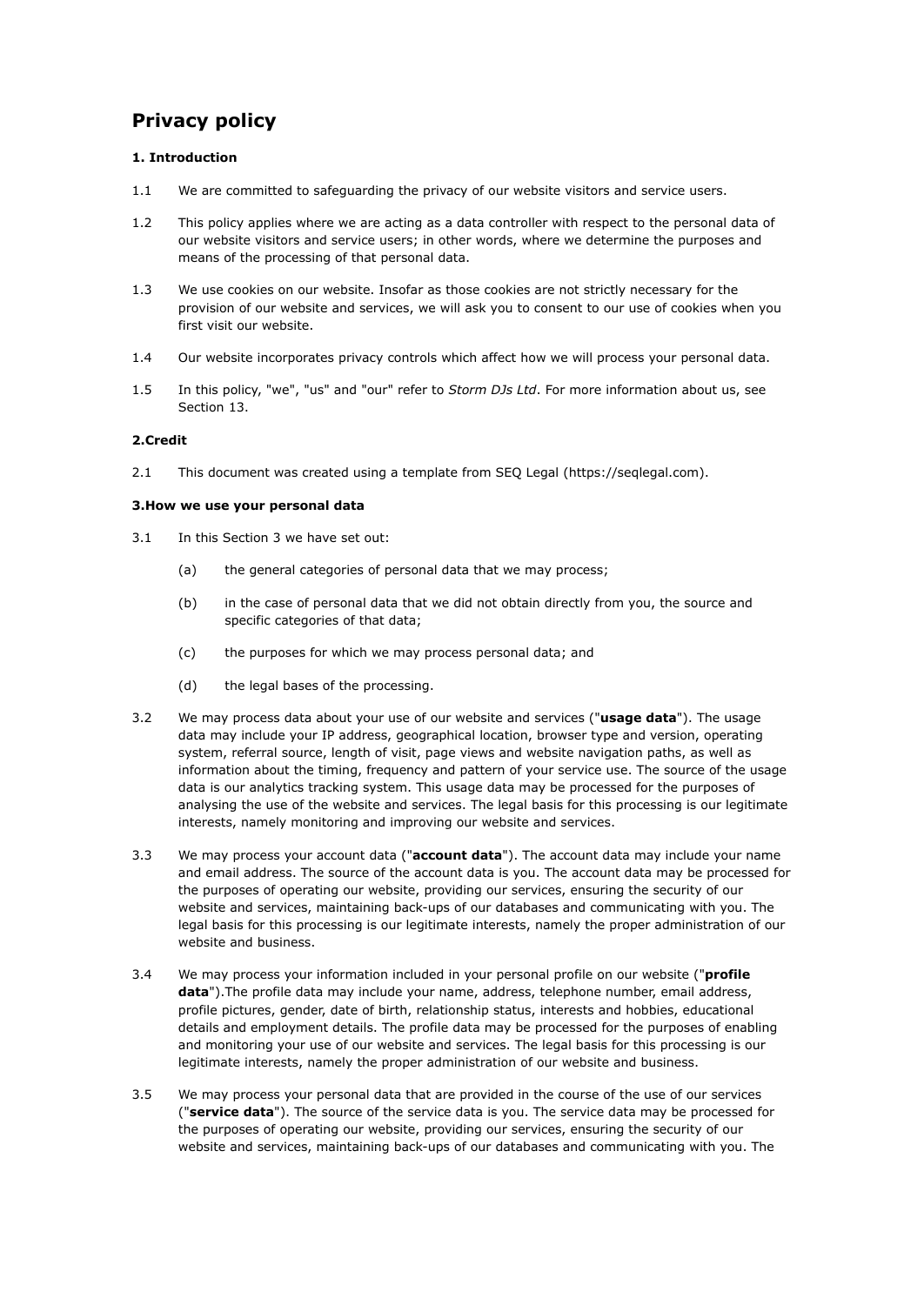legal basis for this processing is our legitimate interests, namely the proper administration of our website and business.

- 3.6 We may process information that you post for publication on our website or through our services ("**publication data**"). The publication data may be processed for the purposes of enabling such publication and administering our website and services. The legal basis for this processing is our legitimate interests, namely the proper administration of our website and business.
- 3.7 We may process information contained in any enquiry you submit to us regarding goods and/or services ("**enquiry data**"). The enquiry data may be processed for the purposes of offering, marketing and selling relevant goods and/or services to you. The legal basis for this processing is our legitimate interests, namely the proper administration of our website and business.
- 3.8 We may process information relating to our customer relationships, including customer contact information ("**customer relationship data**"). The customer relationship data may include your name, your employer, your job title or role, your contact details, and information contained in communications between us and you or your employer. The source of the customer relationship data is you. The customer relationship data may be processed for the purposes of managing our relationships with customers, communicating with customers, keeping records of those communications and promoting our products and services to customers. The legal basis for this processing is our legitimate interests, namely the proper management of our customer relationships.
- 3.9 We may process information relating to transactions, including purchases of goods and services, that you enter into with us and/or through our website ("**transaction data**"). The transaction data may include your contact details, your card details and the transaction details. The transaction data may be processed for the purpose of supplying the purchased goods and services and keeping proper records of those transactions. The legal basis for this processing is the performance of a contract between you and us and/or taking steps, at your request, to enter into such a contract and our legitimate interests, namely the proper administration of our website and business.
- 3.10 We may process ("**notification data**"). The notification data may be processed for the purposes of sending you the relevant notifications. The legal basis for this processing is the performance of a contract between you and us and/or taking steps, at your request, to enter into such a contract.
- 3.11 We may process information contained in or relating to any communication that you send to us ("**correspondence data**"). The correspondence data may include the communication content and metadata associated with the communication. The correspondence data may be processed for the purposes of communicating with you and record-keeping. The legal basis for this processing is our legitimate interests, namely the proper administration of our website and business and communications with users.
- 3.13 We may process any of your personal data identified in this policy where necessary for the establishment, exercise or defence of legal claims, whether in court proceedings or in an administrative or out-of-court procedure. The legal basis for this processing is our legitimate interests, namely the protection and assertion of our legal rights, your legal rights and the legal rights of others.
- 3.14 We may process any of your personal data identified in this policy where necessary for the purposes of obtaining or maintaining insurance coverage, managing risks, or obtaining professional advice. The legal basis for this processing is our legitimate interests, namely the proper protection of our business against risks.
- 3.15 In addition to the specific purposes for which we may process your personal data set out in this Section 3, we may also process any of your personal data where such processing is necessary for compliance with a legal obligation to which we are subject in order to protect your vital interests or the vital interests of another natural person.
- 3.16 Please do not supply any other person's personal data to us, unless we prompt you to do so.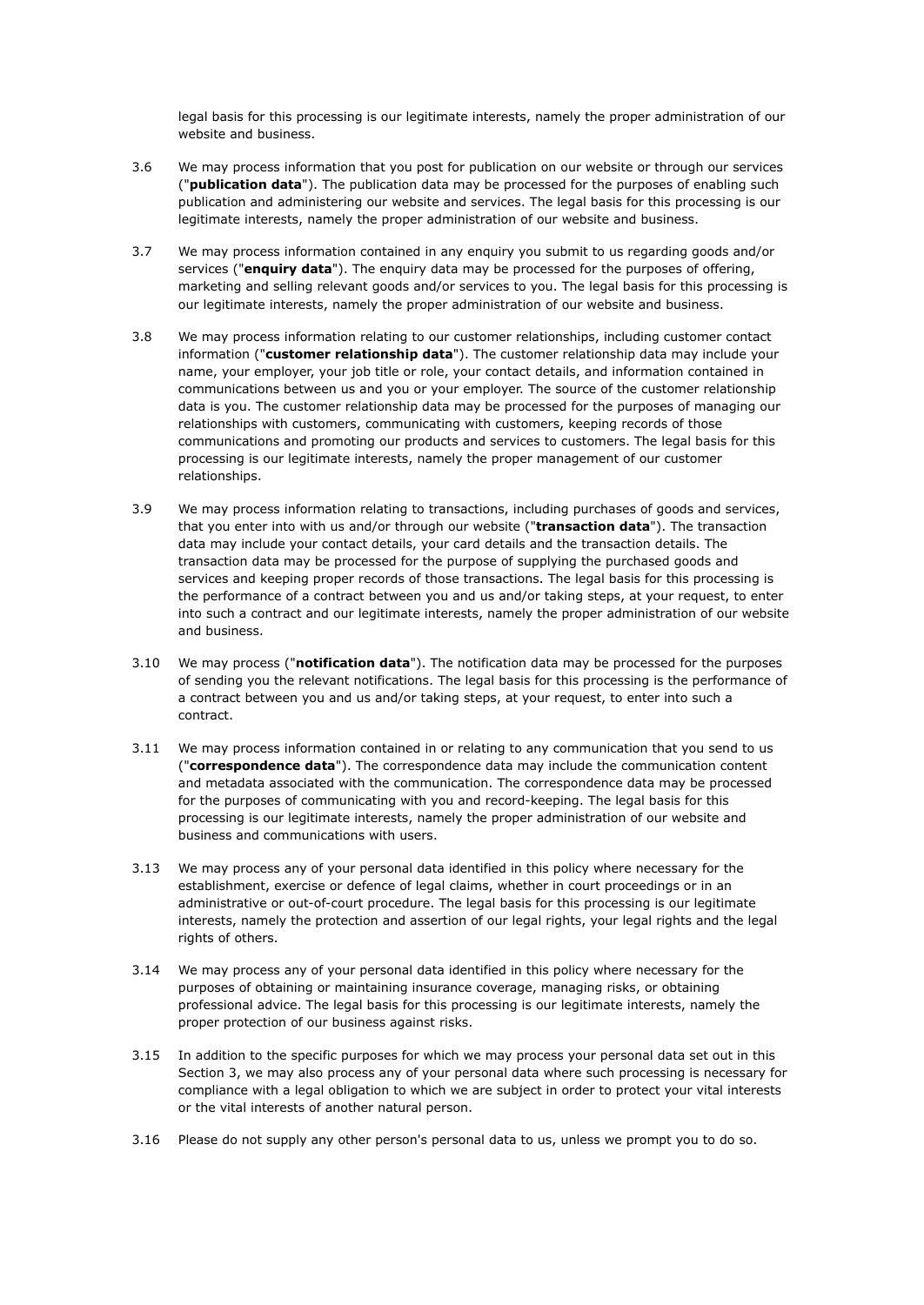## **4.Providing your personal data to others**

- 4.1 We may disclose your personal data to our insurers and/or professional advisers insofar as reasonably necessary for the purposes of obtaining or maintaining insurance coverage, managing risks, obtaining professional advice, or the establishment, exercise or defence of legal claims, whether in court proceedings or in an administrative or out-of-court procedure.
- 4.4 Financial transactions relating to our website and services are handled by our payment services provider, *TRUST PAYMENTS*. We will share transaction data with our payment services providers only to the extent necessary for the purposes of processing your payments, refunding such payments and dealing with complaints and queries relating to such payments and refunds. You can find information about the payment services providers' privacy policies and practices at trustpayments.com.
- 4.6 In addition to the specific disclosures of personal data set out in this Section 4, we may disclose your personal data where such disclosure is necessary for compliance with a legal obligation to which we are subject, or in order to protect your vital interests or the vital interests of another natural person. We may also disclose your personal data where such disclosure is necessary for the establishment, exercise or defence of legal claims, whether in court proceedings or in an administrative or out-of-court procedure.

## **6.Retaining and deleting personal data**

- 6.1 This Section 6 sets out our data retention policies and procedures, which are designed to help ensure that we comply with our legal obligations in relation to the retention and deletion of personal data.
- 6.2 Personal data that we process for any purpose or purposes shall not be kept for longer than is necessary for that purpose or those purposes.
- 6.3 We may retain your personal data where such retention is necessary for compliance with a legal obligation to which we are subject, or in order to protect your vital interests or the vital interests of another natural person.

## **7.Amendments**

- 7.1 We may update this policy from time to time by publishing a new version on our website.
- 7.2 You should check this page occasionally to ensure you are happy with any changes to this policy.
- 7.3 We may notify you of significant changes to this policy by email.

#### **8.Your rights**

- 8.1 In this Section 8, we have summarised the rights that you have under data protection law. Some of the rights are complex, and not all of the details have been included in our summaries. Accordingly, you should read the relevant laws and guidance from the regulatory authorities for a full explanation of these rights.
- 8.2 Your principal rights under data protection law are:
	- (a) the right to access;
	- (b) the right to rectification;
	- (c) the right to erasure;
	- (d) the right to restrict processing;
	- (e) the right to object to processing;
	- (f) the right to data portability;
	- (g) the right to complain to a supervisory authority; and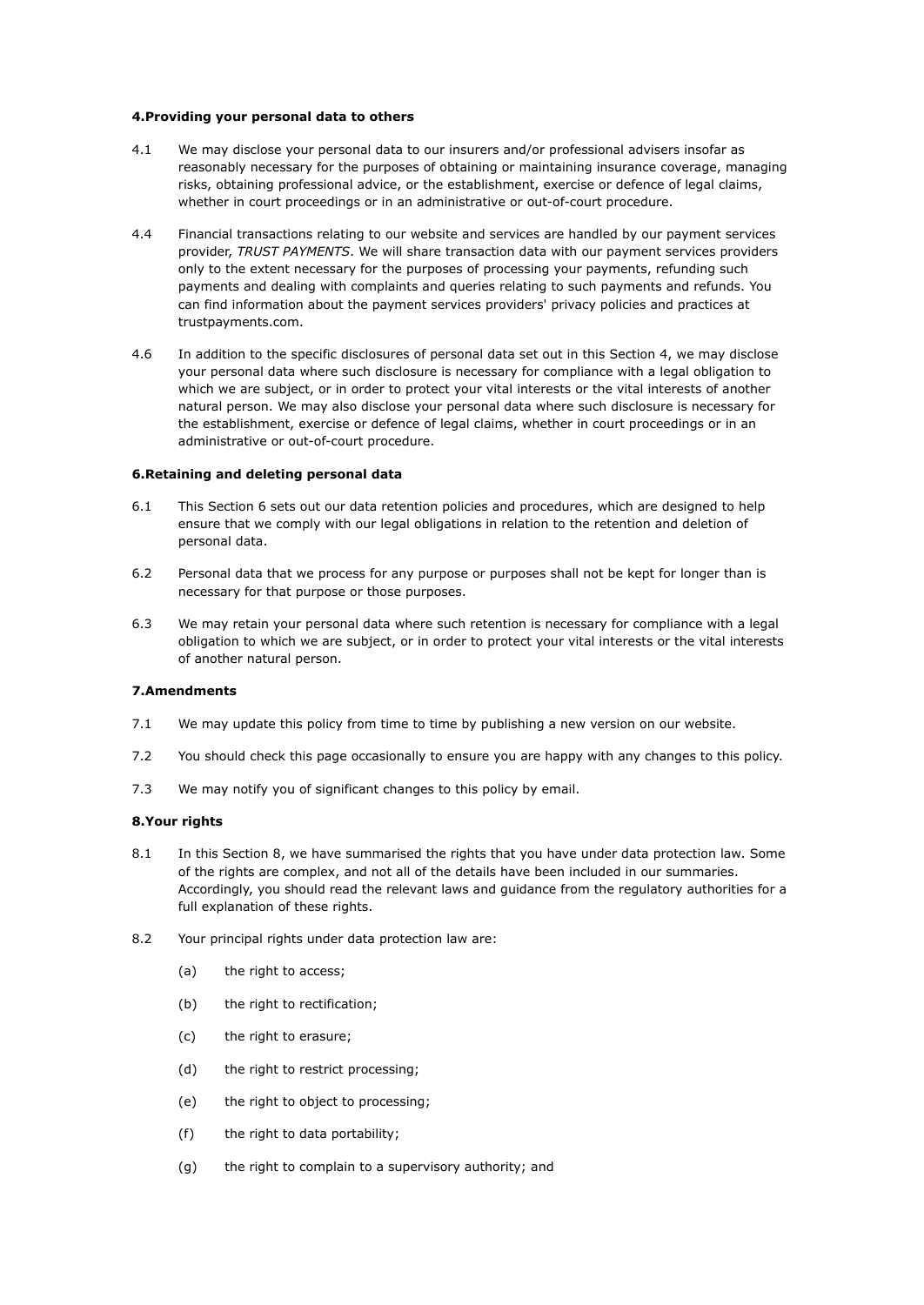- (h) the right to withdraw consent.
- 8.3 You have the right to confirmation as to whether or not we process your personal data and, where we do, access to the personal data, together with certain additional information. That additional information includes details of the purposes of the processing, the categories of personal data concerned and the recipients of the personal data. Providing the rights and freedoms of others are not affected, we will supply to you a copy of your personal data. The first copy will be provided free of charge, but additional copies may be subject to a reasonable fee.
- 8.4 You have the right to have any inaccurate personal data about you rectified and, taking into account the purposes of the processing, to have any incomplete personal data about you completed.
- 8.5 In some circumstances you have the right to the erasure of your personal data without undue delay. Those circumstances include: the personal data are no longer necessary in relation to the purposes for which they were collected or otherwise processed; you withdraw consent to consent-based processing; you object to the processing under certain rules of applicable data protection law; the processing is for direct marketing purposes; and the personal data have been unlawfully processed. However, there are exclusions of the right to erasure. The general exclusions include where processing is necessary: for exercising the right of freedom of expression and information; for compliance with a legal obligation; or for the establishment, exercise or defence of legal claims.
- 8.6 In some circumstances you have the right to restrict the processing of your personal data. Those circumstances are: you contest the accuracy of the personal data; processing is unlawful but you oppose erasure; we no longer need the personal data for the purposes of our processing, but you require personal data for the establishment, exercise or defence of legal claims; and you have objected to processing, pending the verification of that objection. Where processing has been restricted on this basis, we may continue to store your personal data. However, we will only otherwise process it: with your consent; for the establishment, exercise or defence of legal claims; for the protection of the rights of another natural or legal person; or for reasons of important public interest.
- 8.7 You have the right to object to our processing of your personal data on grounds relating to your particular situation, but only to the extent that the legal basis for the processing is that the processing is necessary for: the performance of a task carried out in the public interest or in the exercise of any official authority vested in us; or the purposes of the legitimate interests pursued by us or by a third party. If you make such an objection, we will cease to process the personal information unless we can demonstrate compelling legitimate grounds for the processing which override your interests, rights and freedoms, or the processing is for the establishment, exercise or defence of legal claims.
- 8.8 You have the right to object to our processing of your personal data for direct marketing purposes (including profiling for direct marketing purposes). If you make such an objection, we will cease to process your personal data for this purpose.
- 8.9 You have the right to object to our processing of your personal data for scientific or historical research purposes or statistical purposes on grounds relating to your particular situation, unless the processing is necessary for the performance of a task carried out for reasons of public interest.
- 8.10 To the extent that the legal basis for our processing of your personal data is:
	- (a) consent; or
	- (b) that the processing is necessary for the performance of a contract to which you are party or in order to take steps at your request prior to entering into a contract,

and such processing is carried out by automated means, you have the right to receive your personal data from us in a structured, commonly used and machine-readable format. However, this right does not apply where it would adversely affect the rights and freedoms of others.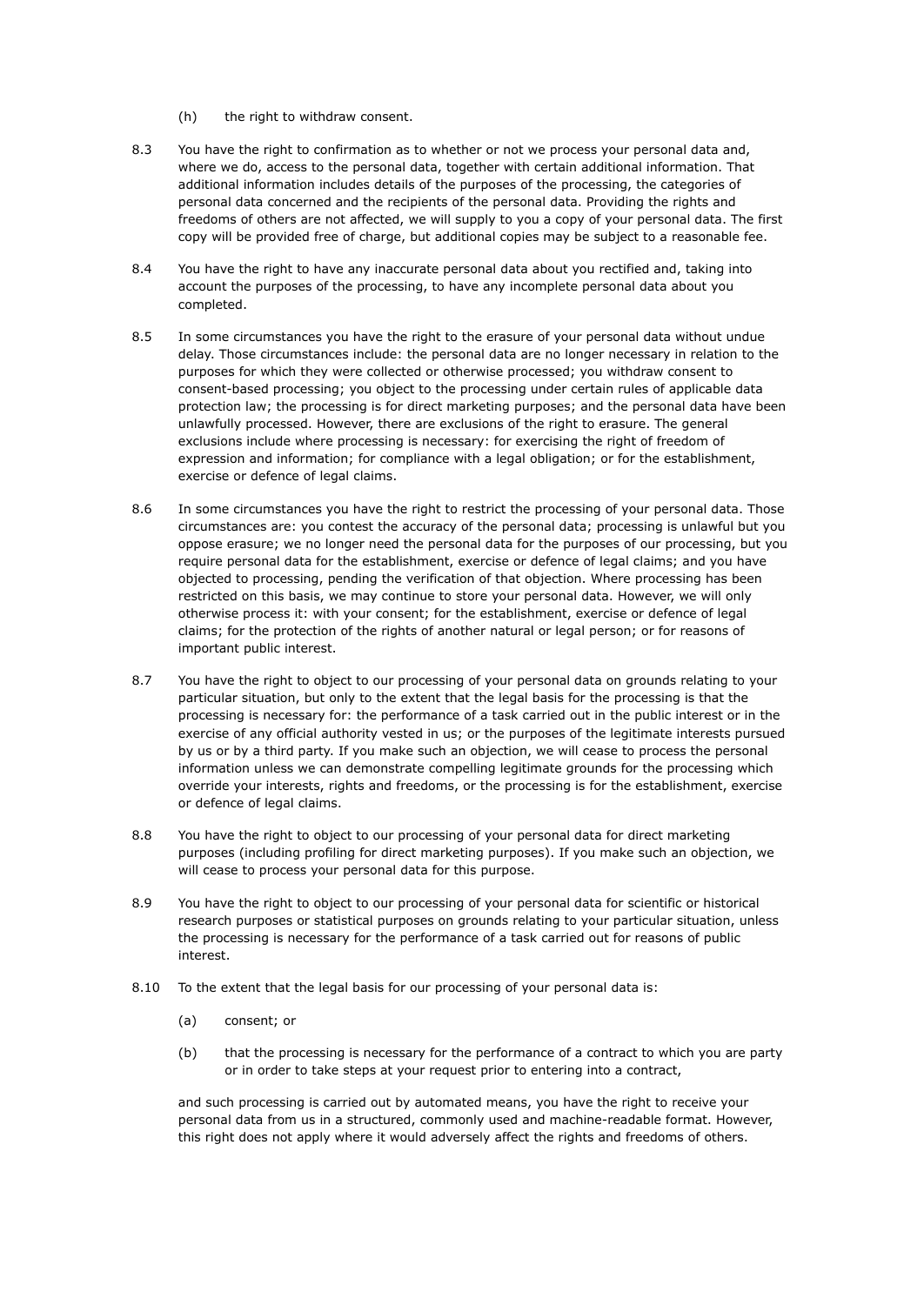- 8.11 If you consider that our processing of your personal information infringes data protection laws, you have a legal right to lodge a complaint with a supervisory authority responsible for data protection. You may do so in the EU member state of your habitual residence, your place of work or the place of the alleged infringement.
- 8.12 To the extent that the legal basis for our processing of your personal information is consent, you have the right to withdraw that consent at any time. Withdrawal will not affect the lawfulness of processing before the withdrawal.
- 8.13 You may exercise any of your rights in relation to your personal data by written notice to us.

## **9.About cookies**

- 9.1 A cookie is a file containing an identifier (a string of letters and numbers) that is sent by a web server to a web browser and is stored by the browser. The identifier is then sent back to the server each time the browser requests a page from the server.
- 9.2 Cookies may be either "persistent" cookies or "session" cookies: a persistent cookie will be stored by a web browser and will remain valid until its set expiry date, unless deleted by the user before the expiry date; a session cookie, on the other hand, will expire at the end of the user session, when the web browser is closed.
- 9.3 Cookies do not typically contain any information that personally identifies a user, but personal information that we store about you may be linked to the information stored in and obtained from cookies.

## **10.Cookies that we use**

- 10.1 We use cookies for the following purposes:
	- (a) authentication we use cookies to identify you when you visit our website and as you navigate our website;
	- (b) status we use cookies to help us to determine if you are logged into our website;
	- (c) personalisation we use cookies to store information about your preferences and to personalise the website for you;
	- (d) security we use cookies as an element of the security measures used to protect user accounts, including preventing fraudulent use of login credentials, and to protect our website and services generally;
	- (e) advertising we use cookies to help us to display advertisements that will be relevant to you;
	- (f) analysis we use cookies to help us to analyse the use and performance of our website and services; and
	- (g) cookie consent we use cookies to store your preferences in relation to the use of cookies more generally.

#### **11.Cookies used by our service providers**

- 11.1 Our service providers use cookies and those cookies may be stored on your computer when you visit our website.
- 11.2 We use Google Analytics to analyse the use of our website. Google Analytics gathers information about website use by means of cookies. The information gathered relating to our website is used to create reports about the use of our website. Google's privacy policy is available at: <https://www.google.com/policies/privacy/>.